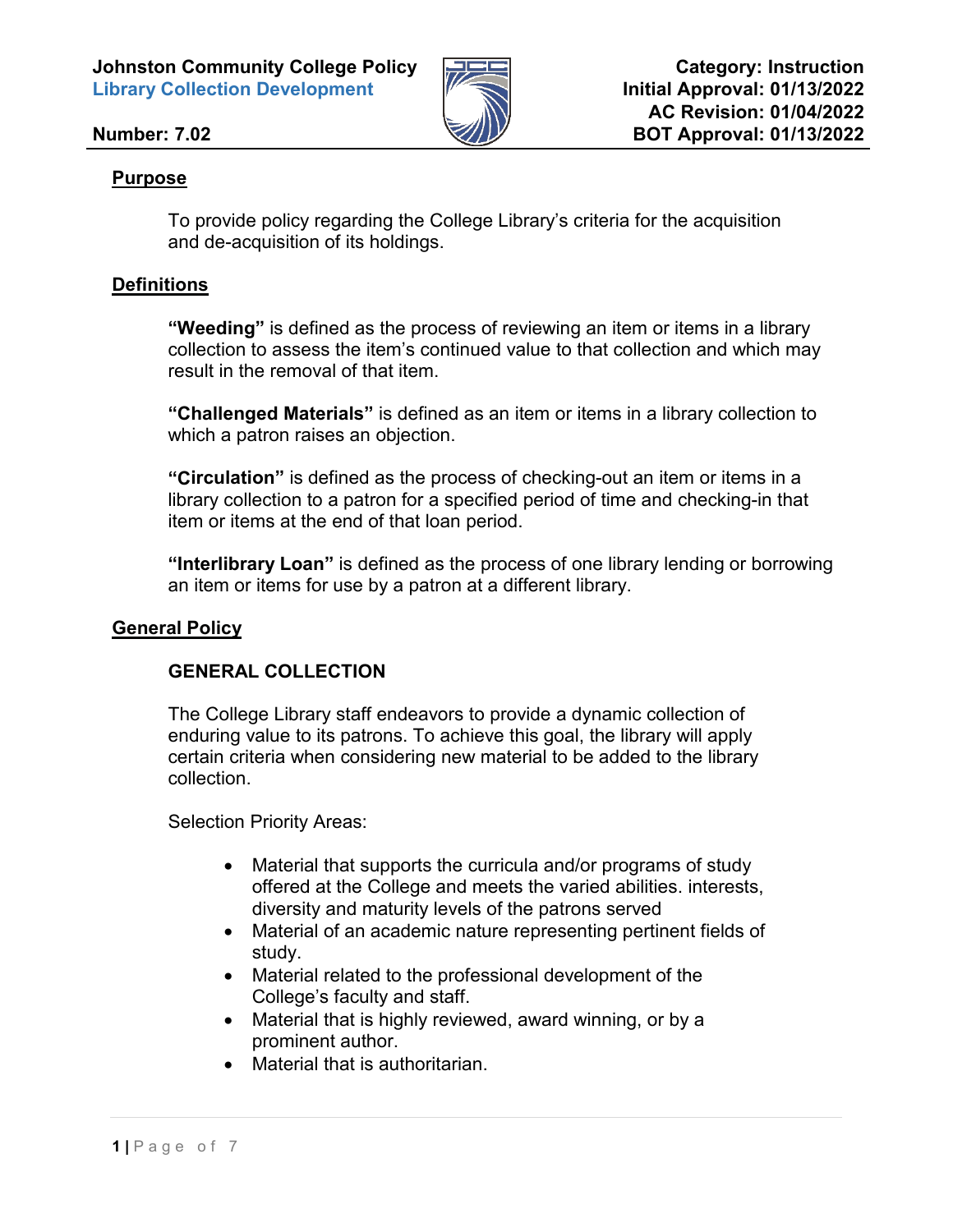- Material representing various viewpoints on issues to aid in developing critical analysis skills and informed decisions.
- Material by and material about traditionally marginalized groups.
- Material in a variety of formats and from a variety of publishing venues, including self-published works and works published by independent publishers.
- Material that supports the accrediting standards of the various programs of study offered at JCC.
- Material that is frequently requested through interlibrary loan.
- Material that is appropriate to JCC patrons (readability, accessibility, style of writing, etc.).
- Material on a variety of recreational activities.
- Material that is cost-effective and in the appropriate format.

Faculty members and library staff share responsibility in selecting library materials. Faculty members are subject specialists and are encouraged to request materials that support their programs. Students, public patrons, and non-instructional staff are encouraged to make suggestions as well.

The library staff is responsible for selecting materials to balance and/or update collection holdings to ensure a balanced, well-rounded collection. Acquisitions are subject to final approval by the Library Director.

The College Library will not acquire multiple copies of the same title unless circulation demand necessitates the acquisition of additional copies. Likewise, textbooks for courses will not be acquired unless (on the rare occasion) a textbook is considered the primary authoritarian work in a given field.

The College Library supports the [Library Bill of Rights,](https://www.ala.org/advocacy/intfreedom/librarybill) the [Freedom to](https://www.ala.org/advocacy/intfreedom/freedomreadstatement)  [Read Statement,](https://www.ala.org/advocacy/intfreedom/freedomreadstatement) the [Freedom to View Statement,](https://www.ala.org/advocacy/intfreedom/freedomviewstatement) and [United States](https://www.copyright.gov/title17/)  [Copyright laws.](https://www.copyright.gov/title17/)

# **NORTH CAROLINA COLLECTION**

The College Library will curate a collection related to North Carolina itself. Items written/prepared by a North Carolinian and/or which has North Carolina as a subject or setting will be considered for acquisition. Additions to this collection may include works of scholarship, such as general reference material related to North Carolina, works of fiction, and works of a topical nature, such as those on local history, genealogy, folklore, sports, cooking, travel, politics, and education within the state; preference will be given to those items of an enduring nature which are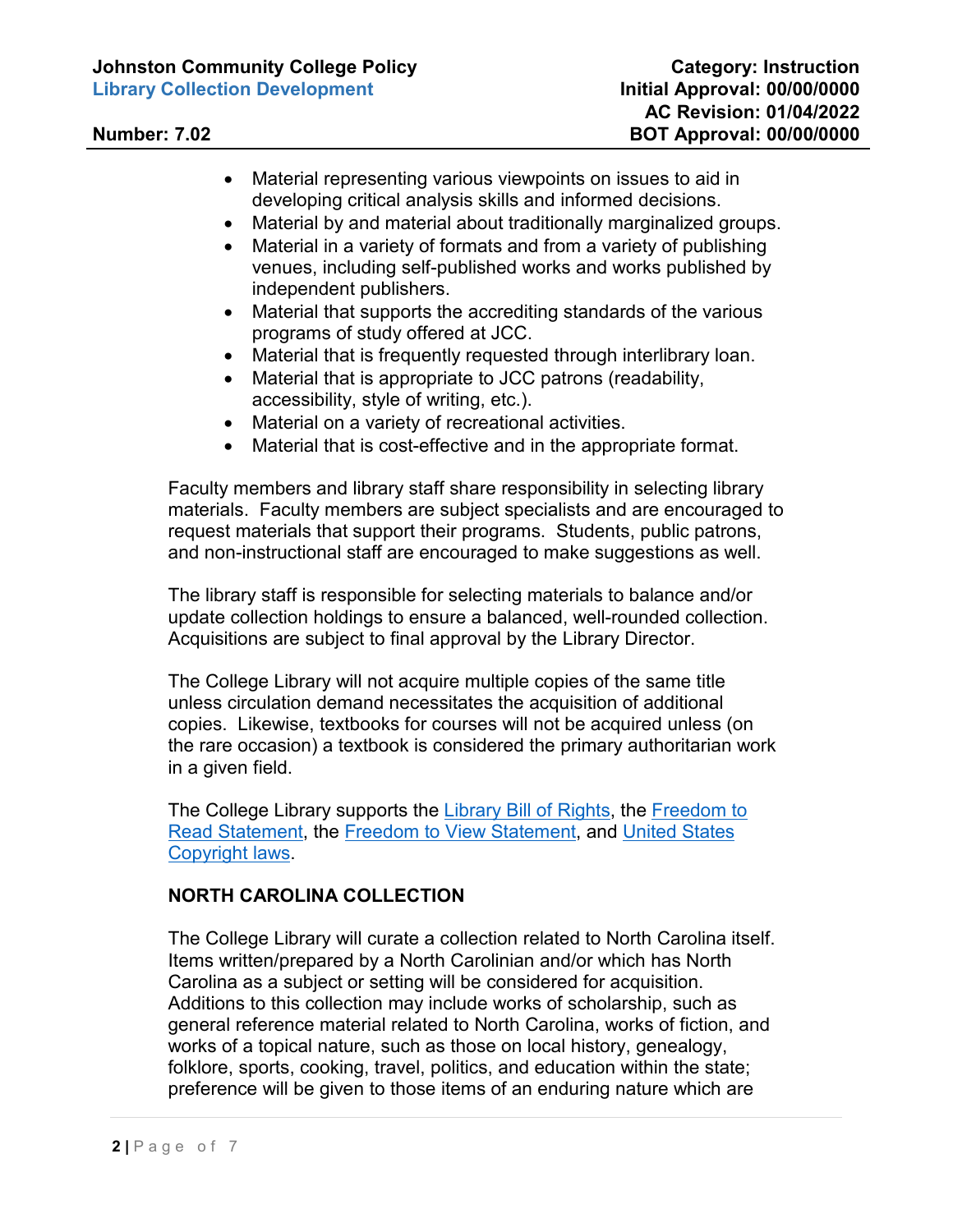unlikely to become outdated/outmoded expediently. The collection will not endeavor to duplicate holdings easily accessible in other venues, such as through search engines, The Johnston County Heritage Center, or the State Archives of North Carolina.

# **CHILDREN'S COLLECTION**

The Children's Collection at the Library is comprised of items suitable for children from birth to age five. The aim of the collection is to offer a balance of fiction and non-fiction materials for children for both recreational, informational, and cultural reading and use for assignments for the Early Childhood Education department, and for use by the Child Development Center. Material selection is based on educational merit, popularity, notable awards and accolades, and faculty/staff recommendations.

# **COLLECTION MAINTANENCE**

Periodically, the Library staff will review the Library's collections to determine the vitality of the collection holdings. The purpose of this review is to ensure that collection holdings are in good condition, remain dynamic in supporting the College curricula and programs of study, remain current and are of continued value, and are pertinent to the Library's patrons. This review process will often necessitate the removal of certain Library holdings.

In reviewing the Library collection holdings, the Library staff will use the [CREW](https://www.tsl.texas.gov/sites/default/files/public/tslac/ld/ld/pubs/crew/crewmethod12.pdf) (and related MUSTIE) guidelines as a guide. CREW provides the following *Checklist of Weeding Factors* to be considered for all materials:

- Date
- Author
- Publisher
- Physical condition
- Additional copies
- Other books on the same subject in the collection
- Expense of replacement
- Shelf-time
- Relevance of the subject to the community

Those items removed from the JCC collection will be sold and/or given away in accordance with state policy. Likewise, to ensure the accuracy of records and the accessibility of Library materials, the Library staff will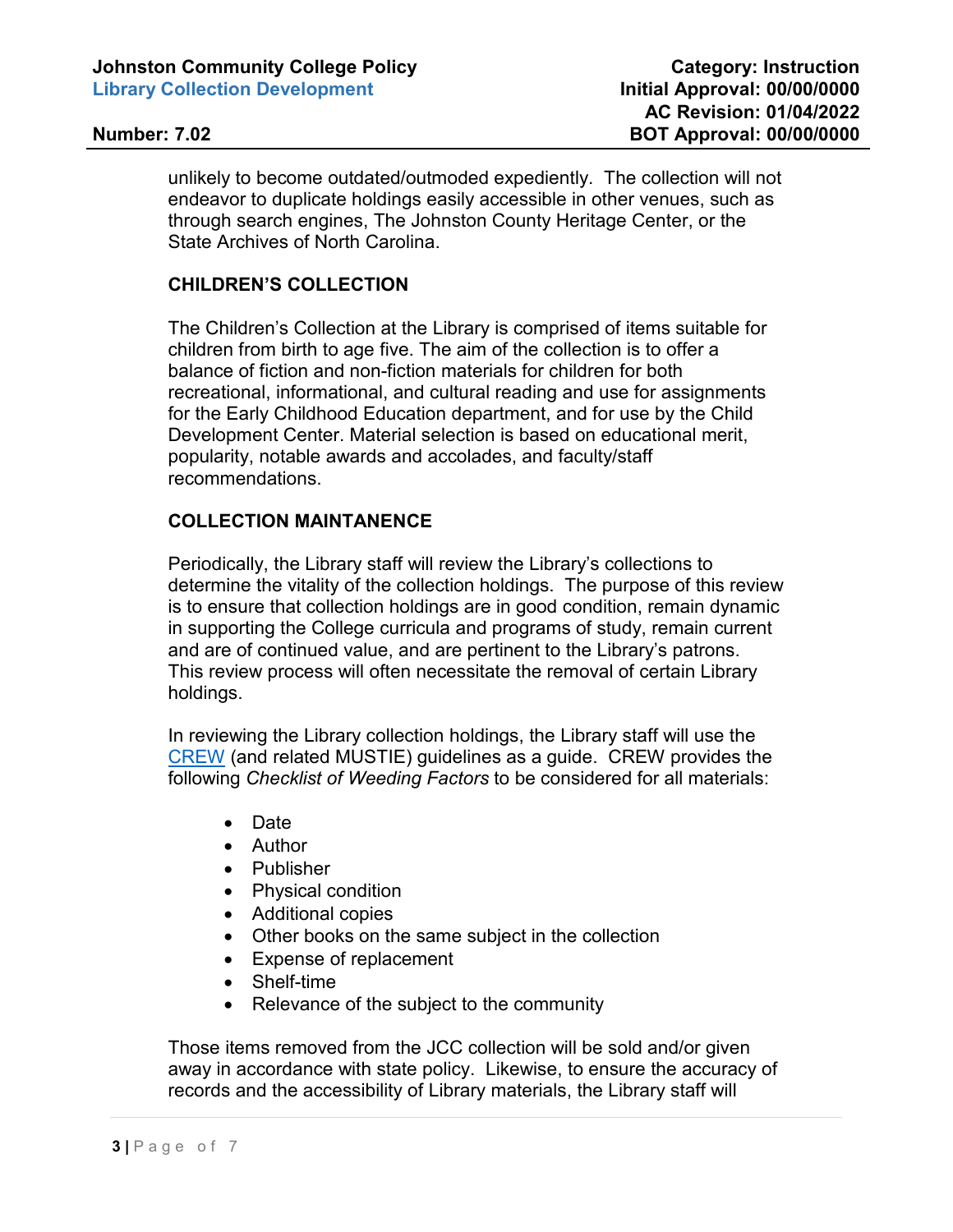periodically complete an inventory of collections as well as such other tasks as reading Library shelves and shifting Library materials in the stacks.

### **GIFTS/DONATIONS**

All donations to the Library are required to follow guidelines for selection priority areas within the collection development policy. Donations shall only be received in conjunction and coordination with the College's Advancement and Community Relations division.

Donated materials/gifts are accepted by the Library staff with the understanding that the Library staff has the right to display, house, handle, or provide access to the donated material/gift within the best interested of the College. The Library retains unconditional ownership of the donated materials/gifts added to the collection. In those instances when donated materials/gifts are not added to the collection and the donor has not requested such items be returned, the donated materials/gifts will be disposed of as deemed appropriate by the Library Director.

### **CHALLENGED MATERIAL**

The Library holdings may contain materials whose content, themes, language, etc., are considered by some to be offensive but which remain in the collection due to the material's provenance or its historical and/or cultural significance. The College shall recognize that, in providing a public service, the Library may receive expressions of complaint and concern as well as formal challenges from members of the students, faculty, staff and community members, regarding the inclusion of particular materials as holdings. The College shall endeavor to address any such complaints, concerns or challenges in a deliberate, respectful, and professional manner. The College shall embrace and defend intellectual freedom as the right of every individual to both seek and receive information from all points of view without restriction, and thus to hold, receive and disseminate ideas.

Upon receiving a complaint or challenge, the Library shall follow the following review process:

• The Library Director shall meet with the person originating a written complaint on library material within five working days of receiving the complaint in an effort to resolve the complaint at this level and informally.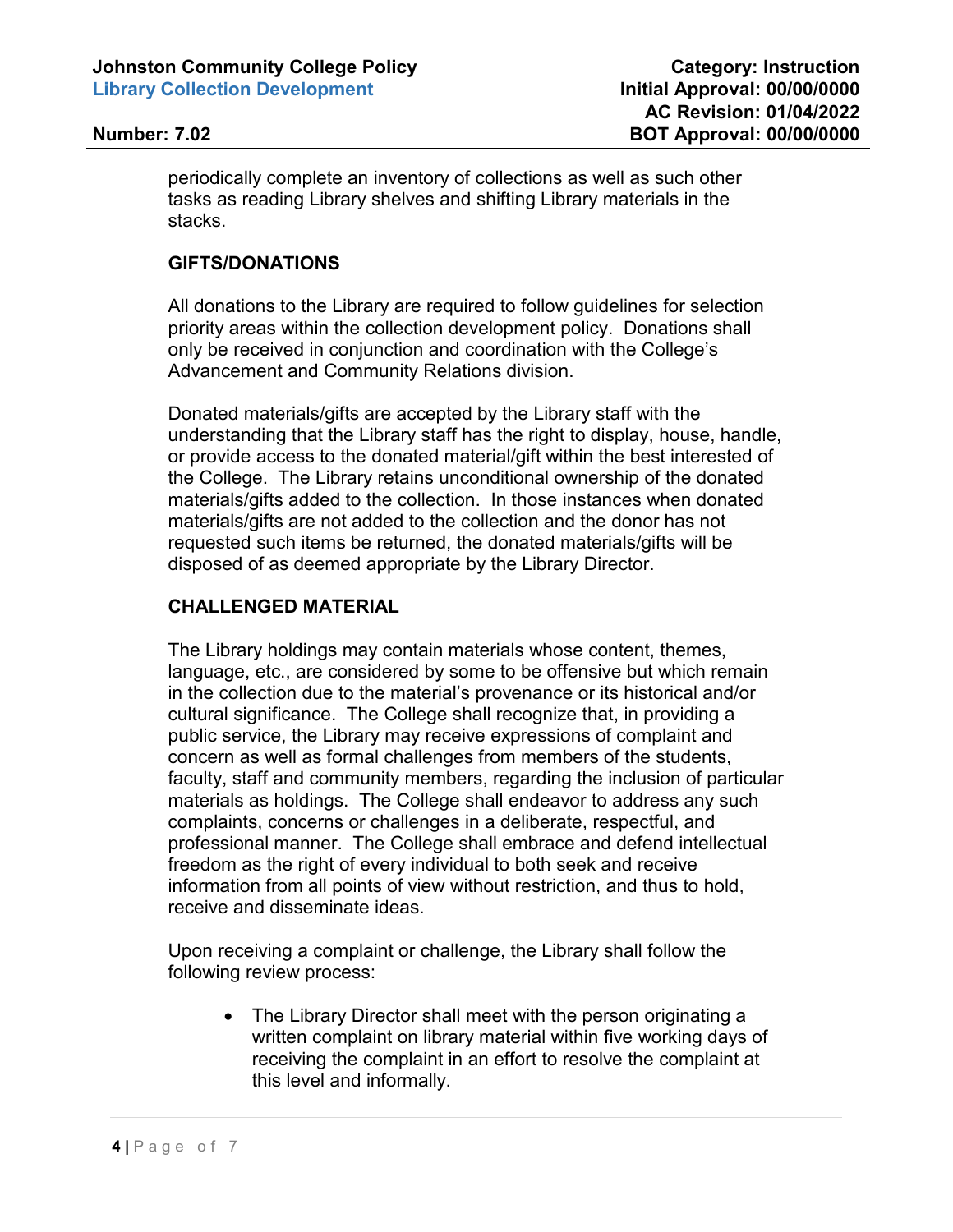- If the complaint is not resolved in the meeting between the Library Director and the person originating the complaint against library material, the person originating the complaint shall meet with the Director of Academic Enrichment Services in consultation with the Associate Vice President of Foundational Studies and Academic Support within five working days of the meeting with the Library Director.
- If the complaint is not resolved in the meeting between the Director of Academic Enrichment Services in consultation with the Associate Vice President of Foundational Studies and Academic Support, the person originating the complaint may appeal to the Vice President of Instruction in writing within five working days of the meeting with the Director of Academic Enrichment Services in consultation with the Associate Vice President of Foundational Studies and Academic Support. The Vice President of Instruction shall convene and preside over a meeting of the Library Advisory Committee between five and twenty working days of receiving the written notification. The committee shall hear arguments in favor of retaining the library material in question as well as arguments in favor of removing the library material in question from the library's holdings and shall decide by a majority vote whether to retain or remove the material in question. The chairperson of the committee shall vote only when necessary to break a tie.
- The committee's decision may be appealed to the President of the College within three working days of the committee's decision. The President shall review the committee's proceedings, make additional inquiries as deemed necessary, and render a decision within ten working days of receiving the appeal.

# **JCC ARCHIVES COLLECTION**

The collection development policy for the Johnston Community College Archives Collection is based on the [Society](https://www2.archivists.org/groups/college-and-university-archives-section/guidelines-for-college-and-university-archives)  [of American Archivists' Guidelines for College and University Archive](https://www2.archivists.org/groups/college-and-university-archives-section/guidelines-for-college-and-university-archives)s .  The College Archives relies on the support and cooperation of College administrators, faculty, staff, and students to ensure that records of permanent value are collected and preserved.

The College Archives Collection strives to collect, arrange, and preserve the history of the College and to make that history available to the students, faculty, staff, and community the College serves. With these aims in mind, specific guidelines exist to help determine what materials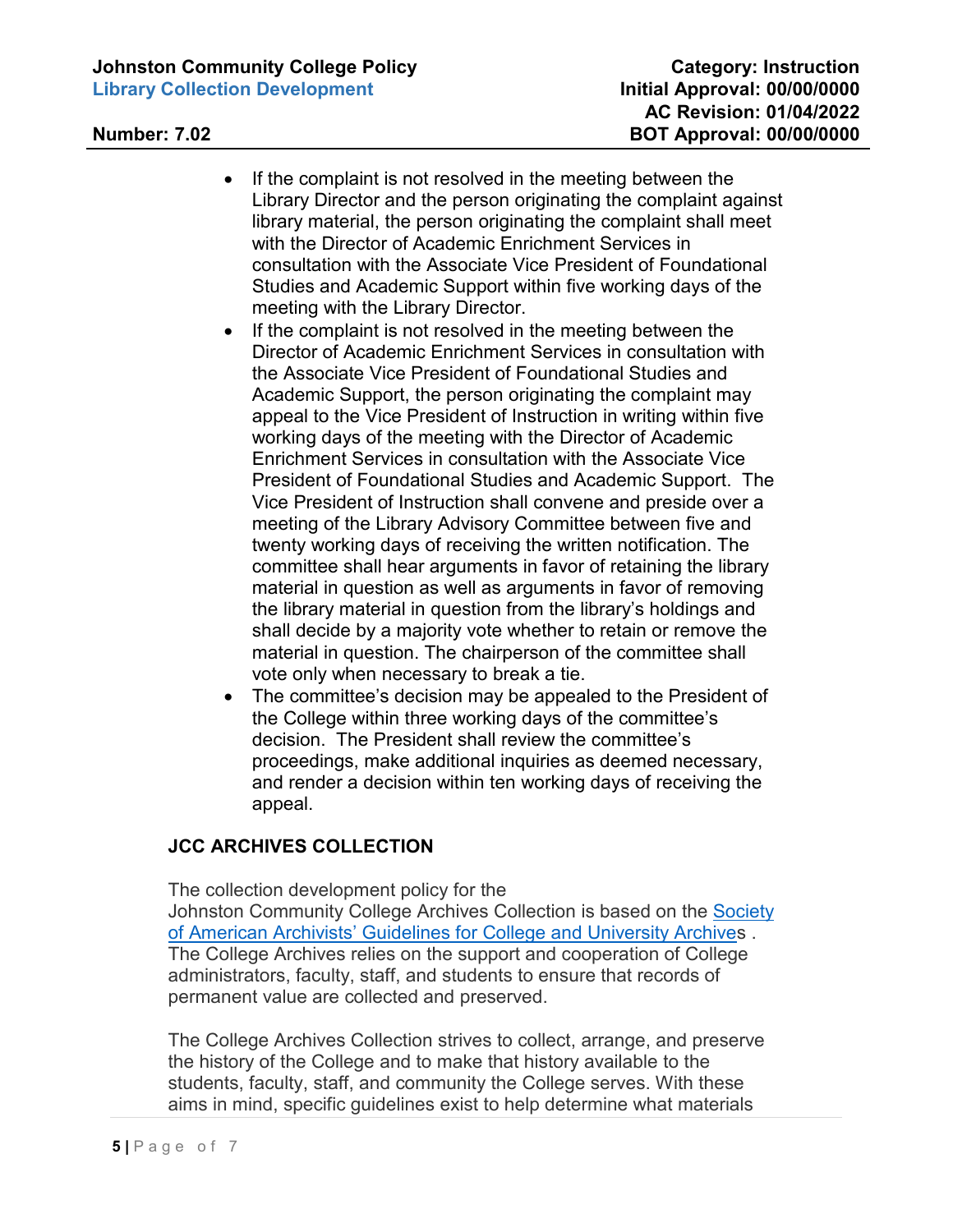the Archives should permanently house and maintain. Records and materials are collected in all media and formats; materials may be print, non-print, photographic, electronic, or another type artifact.

### **Collection Areas/Formats**

- Artifacts and memorabilia of historical or cultural significance to the College.
- Audio and visual resources produced by or about the College, its students, employees, programs, services, events, and facilities.
- College event programs and promotional materials.
- College records of administrative units, instructional departments, programs, services, and student activities.
- Correspondence of historical significance or continuing Value.
- Maps, blueprints, and plans of campuses and buildings
- Newspaper and magazine clippings highlighting students, employees, programs, services, events, and facilities. (The College stopped newspaper clipping in 2019.)
- Oral history interviews and transcripts.
- Publications created by or for the College for informational Purposes or for marketing.
- Other areas as determined by the Library Director (or designee).

### **Retention and Preservation**

The Library Director (or his/her/their designee) will assess the long-term historical value of all items transferred or donated to the Archives Collection based on the criteria set forth in this document. Preservation requires that some materials be migrated from one medium to another to ensure continued access. Digitization of selected materials housed in the Archives Collection is encouraged in order to provide safe and easy access to the materials without damaging the originals. However, digitized materials are not considered a replacement for originals. Following the lead of the United States National Archives and Records Administration, original materials will not be destroyed or de-accessioned if digitized for access. In addition to this policy, see the 2017 [Amended](https://www.nccommunitycolleges.edu/sites/default/files/basic-pages/student-services/ncccs_colleges_addition_2019.pdf)  [version for the Learning Resource Center Records](https://www.nccommunitycolleges.edu/sites/default/files/basic-pages/student-services/ncccs_colleges_addition_2019.pdf) set out by the North Carolina Community College System.

# **Guidelines for Future Research and Use**